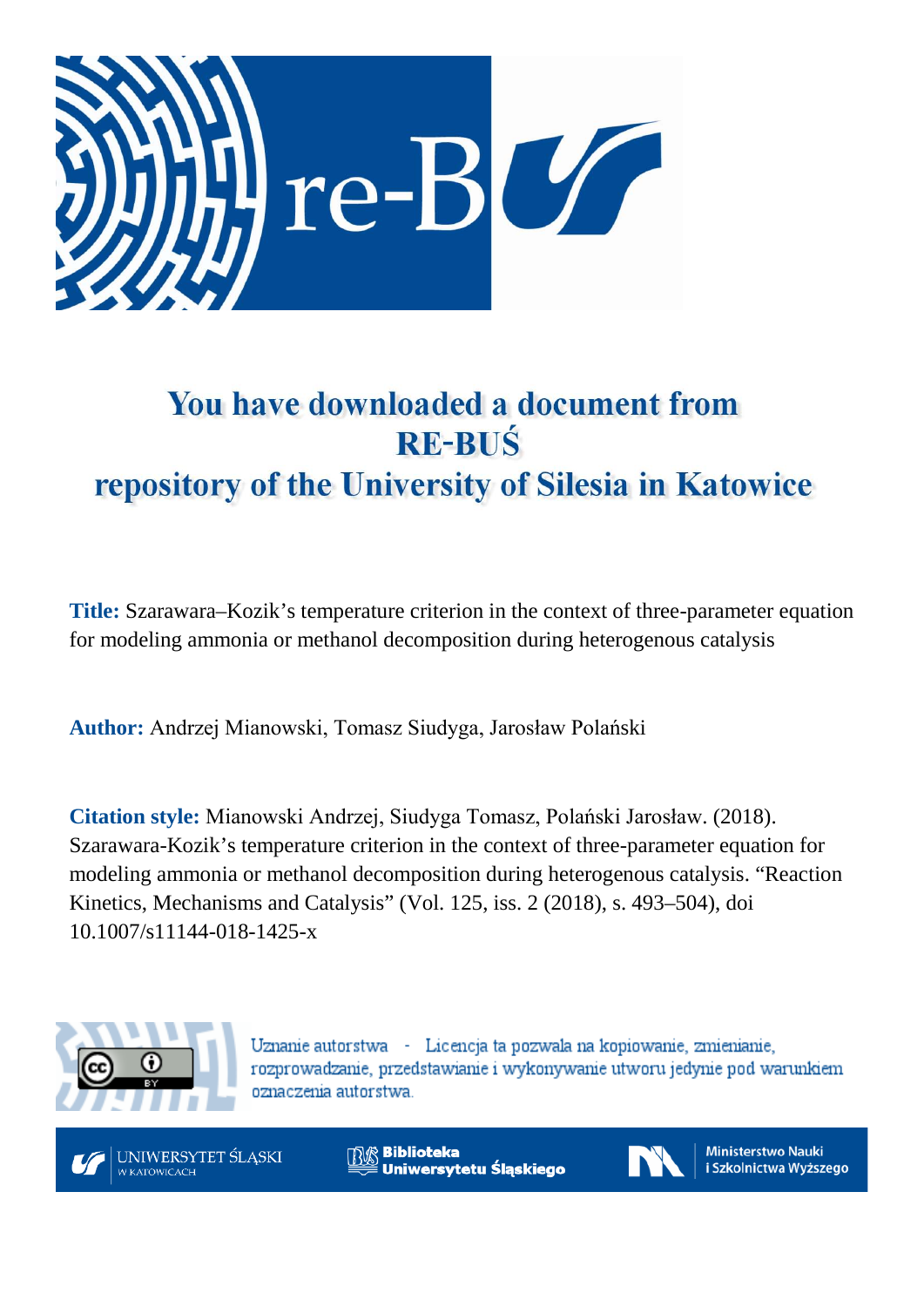

## Szarawara–Kozik's temperature criterion in the context of three-parameter equation for modeling ammonia or methanol decomposition during heterogenous catalysis

Andrzej Mianowski<sup>1</sup> · Tomasz Siudyga<sup>2</sup> [•](http://orcid.org/0000-0003-4646-6810) Jarosław Polański<sup>2</sup>

Received: 14 March 2018 / Accepted: 25 May 2018 / Published online: 11 June 2018 © The Author(s) 2018

Abstract Szarawara–Kozik's temperature criterion, suggested many years ago, has been reinterpreted as three-parameter fitting equation. We demonstrated interpretation of the chemical reactions of ammonia and methanol catalytic decomposition (to produce syngas and hydrogen) by associating two parameters with the activation energy and the average enthalpy of reaction for the equilibrium conversion degrees. It was proved that the three-parameter equation can be applicable to studying a wide variety of catalytic/enzymatic processes in isothermal conditions.

Keywords Ammonia - Methanol - Decomposition - Three-parameter equation - Equilibrium constant

## List of symbols

| A               | Preexponential factor in the Arrhenius equation, $min^{-1}$       |
|-----------------|-------------------------------------------------------------------|
| a, b            | Constants in $g(\alpha)$ function                                 |
| $a_0, a_1, a_2$ | Coefficients in three-parameter Eq. 3                             |
| α               | Conversion degree, $0 < \alpha \leq 1$ ,                          |
| $\mathcal C$    | Constant in Eq. 1                                                 |
| E               | Activation energy of decomposition reaction, $J \text{ mol}^{-1}$ |
| $\varphi$       | Proportional constant in Eq. 21                                   |
| $g(\alpha)$     | Mass integral                                                     |
| $\Delta_r H$    | Enthalpy of reaction, $J \text{ mol}^{-1}$                        |
| K               | Equilibrium constant of reaction                                  |
| N               | Number of measurements/observations                               |
| q               | Heating rate, K min <sup>-1</sup>                                 |
|                 |                                                                   |

& Tomasz Siudyga tomasz.siudyga@us.edu.pl

<sup>1</sup> Institute for Chemical Processing of Coal, Zamkowa 1, 41-803 Zabrze, Poland

<sup>&</sup>lt;sup>2</sup> Institute of Chemistry, University of Silesia, Szkolna 9, 40-006 Katowice, Poland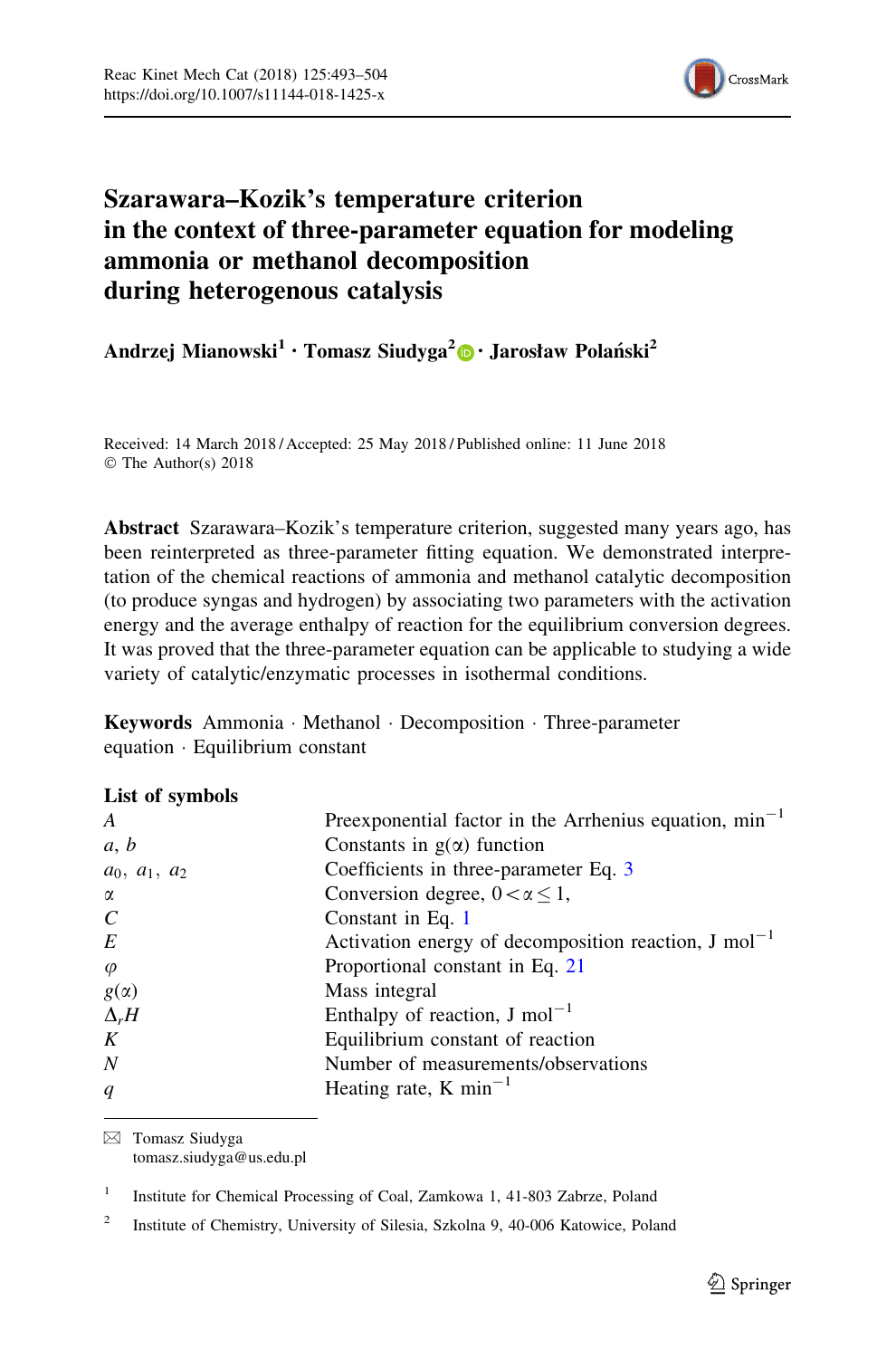<span id="page-2-0"></span>

| $\varrho$                                                              | Energetic value, J mol <sup><math>-1</math></sup>  |
|------------------------------------------------------------------------|----------------------------------------------------|
| $R = 8.314$ J mol <sup>-1</sup> K <sup>-1</sup> Universal gas constant |                                                    |
| $R^2$                                                                  | Determination coefficient in nonlinear regression, |
|                                                                        | $0 \le R^2 \le 1$                                  |
| sl                                                                     | Significance level                                 |
| T                                                                      | Temperature of reaction, K                         |
| $\mathcal{V}$                                                          | Stoichiometric coefficient                         |
| $\tau$                                                                 | Time, s                                            |
| $\tau$ ,                                                               | Equivalent time, g min/mol                         |

#### **Subscripts**

| av  | Average      |
|-----|--------------|
| c   | Vaporization |
| eq  | Equilibrium  |
| iso | Isokinetic   |
| min | Minimal      |
| r   | Reaction     |
|     |              |

## **Introduction**

Kinetic considerations and interpretations of catalytic and non-catalytic reactions have been performed in many publications. Isoconversional methods are most often applied for this purpose  $[1-7]$  $[1-7]$ .

Interesting temperature and turbulence criteria for the reactions on heterogeneous catalysts have been published in seventies  $[8-10]$ . The above mentioned references, which are available only in Polish, were based on extensive experimental results, described originally in the unpublished PhD dissertation [[11\]](#page-12-0).

The comparison of the temperature and turbulence criterion indicates that the temperature criterion, that is correct for low conversion degree  $\alpha$ , are of greater importance:

$$
\ln \alpha = C - E/RT, \quad 0 < \alpha < 0, 2 \tag{1}
$$

This enables one for the estimation of activation energy.

On the other hand, the constant C has a quite complex origin and depends on the equivalent time of reaction, initial concentrations and grain size of catalyst, but in any case, it does not simply contain the pre-exponential factor  $(A)$  in the Arrhenius equation. In this context, in publications  $[8-11]$  a discussion is presented on the decomposition of ammonia, methanol, some inorganic salts or solids as well as  $SO<sub>2</sub>$ oxidation to  $SO<sub>3</sub>$ .

Therein, the temperature criterion 1 was used to analyze the thermal dissociation of a condensed phase assigning a particular form for C constant in dynamic conditions, that is, for heating rate  $q > 0$  [\[12](#page-12-0)]: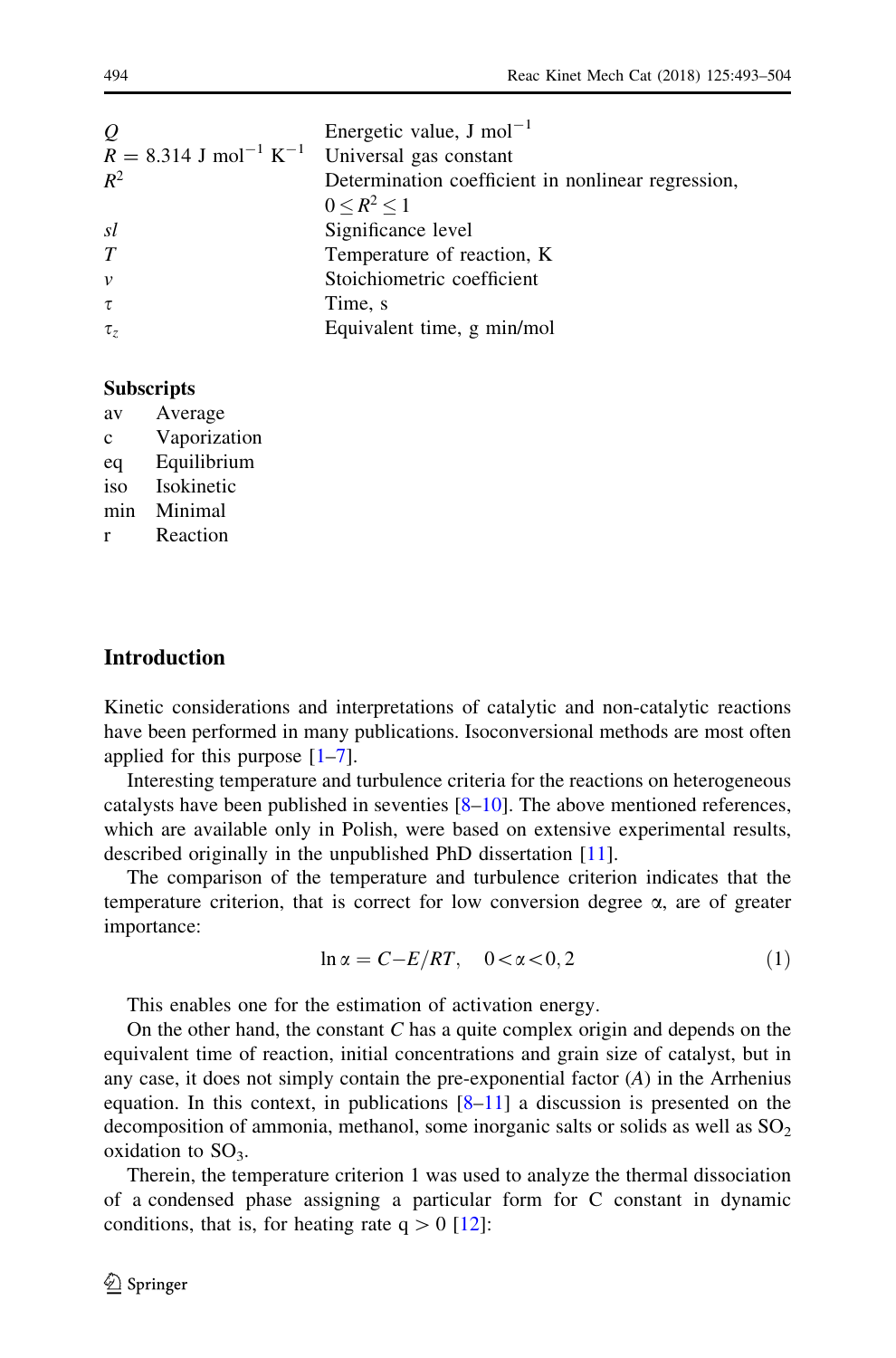$$
\ln \alpha = \ln \left( \frac{0,005AE}{qR} \right) - E/RT, \quad 0 < \alpha < 0,2
$$
 (2)

<span id="page-3-0"></span>In this approach it is possible to designate the pre-exponential factor (A) in the Arrhenius equation, which enables the KCE (kinetics compensation effect) analysis.

According to the Ortega considerations [[13\]](#page-12-0), Eq. 2 is useful when we consider that for many known functions integral  $g(\alpha)$  for low degrees of conversion of  $g(\alpha)$ takes a value of  $g(\alpha) = a\alpha^b$ , where specific values for models a and b were proposed in work [\[14](#page-12-0)]. Thus, comparing the obtained values of the activation energy from Eq. 2 with specific thermokinetic models requires a conversion according to ratio (*E*/*b*), where  $b = 2$  for D-type models,  $b = \frac{1}{2}$  form A2 and  $b = \frac{1}{3}$  for A3.

Finally, we developed [[14\]](#page-12-0) a three-parameter thermokinetic equation with the signs consistently compatible  $a_1, a_2$  in comparison to  $a_0$ :

$$
\ln \alpha = a_0 - \frac{a_1}{T} - a_2 \ln T \quad \alpha > 0 \tag{3}
$$

Equation 3 was used in a number of models, whereas this can be concluded more or less by the results presented in [\[15](#page-12-0)].

From the formal point of view Eqs. [1](#page-2-0) and 2 differ from Eq. 3 by the additional element  $(-a)$  ln T).

## Aim of work

The aim of the work is to demonstrate that the three-parameter Eq. 3 is a generalization of temperature relation [1](#page-2-0) for isothermal conditions. In such an approach, it is also important how to interpret the Eq. 3 under these conditions, extending the formalism presented in the work [[15\]](#page-12-0) for dynamic conditions. Thus, it becomes necessary to interpret the correlation Eq. 4.

$$
a_1 = \frac{Q}{R} + a_2 T_{iso} \tag{4}
$$

Where Q means:

- (a) activation energy  $E = Q$ , for chemical reactions performed far away from equilibrium state DFE (Distance From Equilibrium).
- (b) average enthalpy of reaction  $\Delta_r H/v=Q$  for chemical reactions exhibiting formal and mathematical relationship with equilibrium constant.

#### Experimental

The two types of catalytic reactions were used for the analysis: the isothermal decomposition of ammonia and methanol.

The decomposition of ammonia were considered for: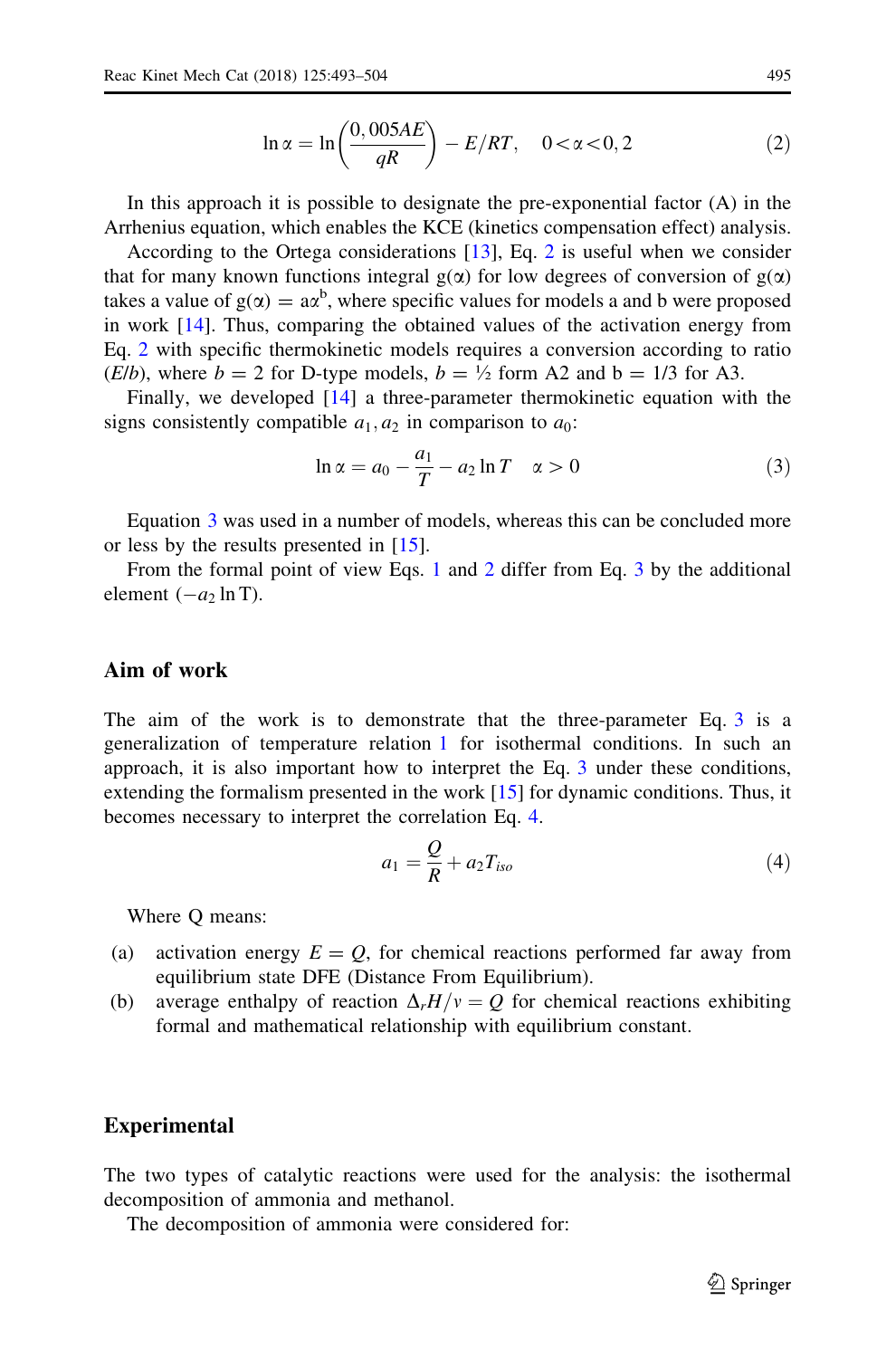- <span id="page-4-0"></span>1. Archival results obtained on Pt/Rh catalytic grid in terms of equivalent time 22.5–2256 min g/mol, given in  $[11]$  $[11]$ , and discussed in  $[8-10]$ .
- 2. Our study on nanoparticles of active metals on mineral and metallic carriers provided in [\[16](#page-12-0)].

On the other hand, the methanol decomposition were analyzed only for archival results  $[8-11]$ .

## **Results**

#### Ammonia Decomposition NH<sub>3</sub>  $\rightarrow$  1/2N<sub>2</sub> + 3/2H<sub>2</sub>

For series experimental data  $N = 16$  for equivalent time  $\tau_Z = 22.5-2256$ . g min mol<sup>-1</sup> on the Pt/Rh catalyst grid (weight of 10.22 g), three-parameter Eq. [3](#page-3-0) was valid for the determination coefficient  $R^2 = 0.9633 - 0.9984$  (significance level of at least 0.001) with a clear trend of increase in  $R^2$  with increasing equivalent time or otherwise—with a more complete decomposition in a wider temperature range.

Then, the obtained coefficients of Eq. [4](#page-3-0) were correlated according to [[15\]](#page-12-0), for the positive signs, but rather kinetic than thermodynamic nature was assigned to intercept:

$$
a_1 - a_2 T_{iso} = \frac{E}{R}
$$
 (5)

Equation [4,](#page-3-0) which is also another form of KCE, can be used twice:

- for each individual case ( $N = 16$ ) using the designated isokinetic temperature for the calculation of activation energy  $E_i$ ,
- 2. directly by considering the intercept as an average activation energy E.

Fig. [1](#page-5-0) illustrates the relationship between the obtained activation energy values and the equivalent time for archival data.

Equation [4](#page-3-0) takes a following analytical form:

$$
a_1 = 14290.9 + a_2 T_{iso}
$$
, where  $T_{iso} = 885.34$  K,  $E = 118.8$  kJ mol<sup>-1</sup> (6)

The occurrence of the maximum, amounting to  $E = 136.9$  kJ mol<sup>-1</sup> with a minimum values at the level  $E \approx 100 \text{ kJ mol}^{-1}$  and the average value of 118.8 kJ mol<sup> $-1$ </sup> is a characteristic feature of the plot shown in Fig. [1.](#page-5-0) The results of these analyses are in accordance with the temperature criterion resulting from Eq. [1](#page-2-0) for  $\alpha$  < 0.2.

For studies using nanocatalysts [\[16](#page-12-0)] with a constant flow rate of 2 dm<sup>3</sup> h<sup>-1</sup> ammonia in isothermal conditions temperature criterion 1 was used for calculation of activation energies as shown in Fig. [2](#page-5-0).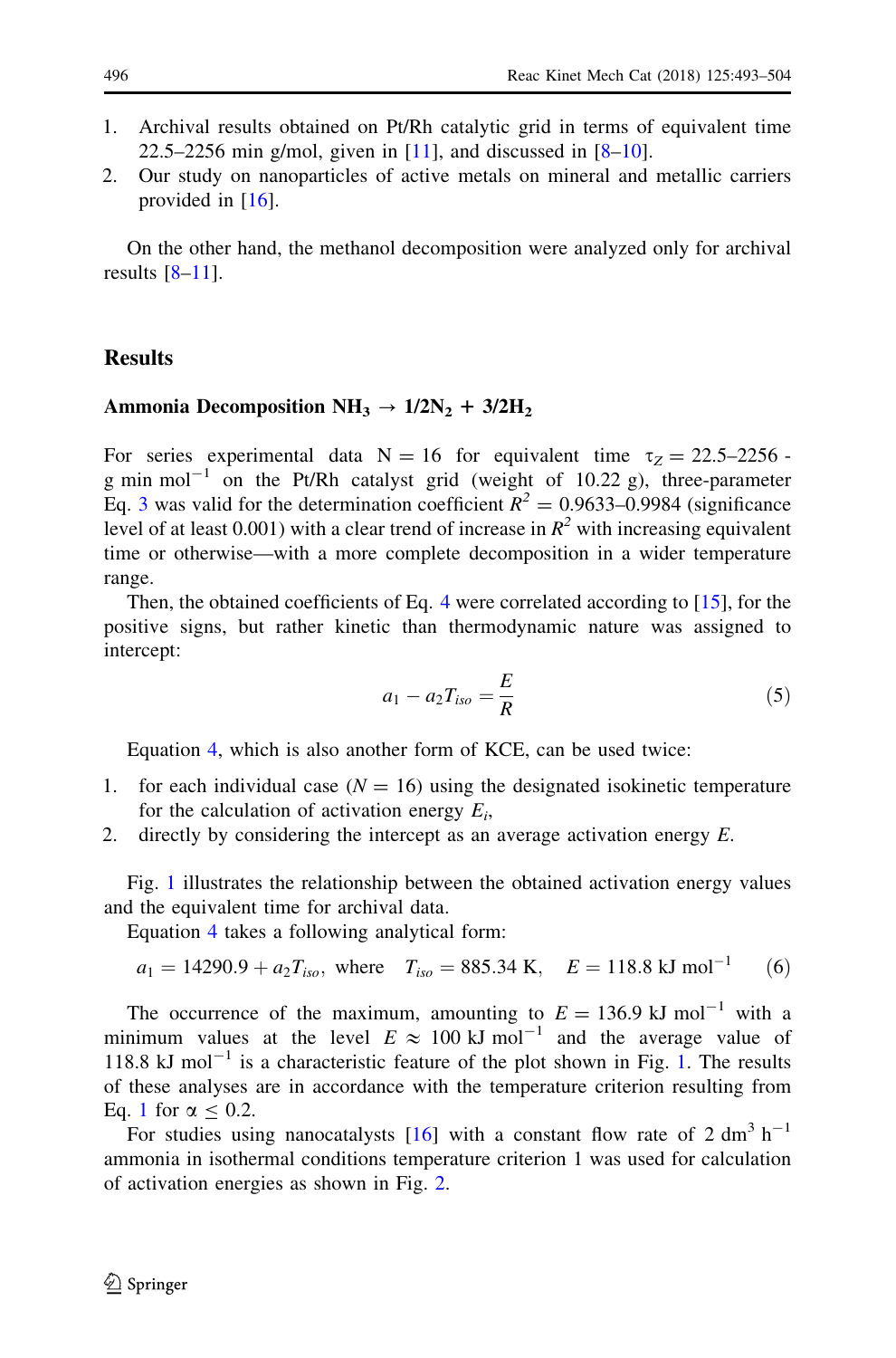<span id="page-5-0"></span>

Fig. 1 Relationship between obtained activation energy and equivalent time (for archival data [[11\]](#page-12-0))



Fig. 2 The analysis of ammonia decomposition on the selected catalysts on the basis of the temperature criterion 1—(relation  $\alpha$  vs T in [\[16](#page-12-0)], see Fig. S1 in Supplementary Materials)

As previously the coefficients of the three-parameter Eq. [4](#page-3-0) were determined with high determination coefficients  $R^2$  above 0.9555, while the analytical model takes a form of Eq. [5](#page-4-0):

$$
a_1 = 8723, 8 + a_2 T_{iso}
$$
, where  $T_{iso} = 786.03$  K,  $E = 72.5$  kJ mol<sup>-1</sup> (7)

 $\bigcirc$  Springer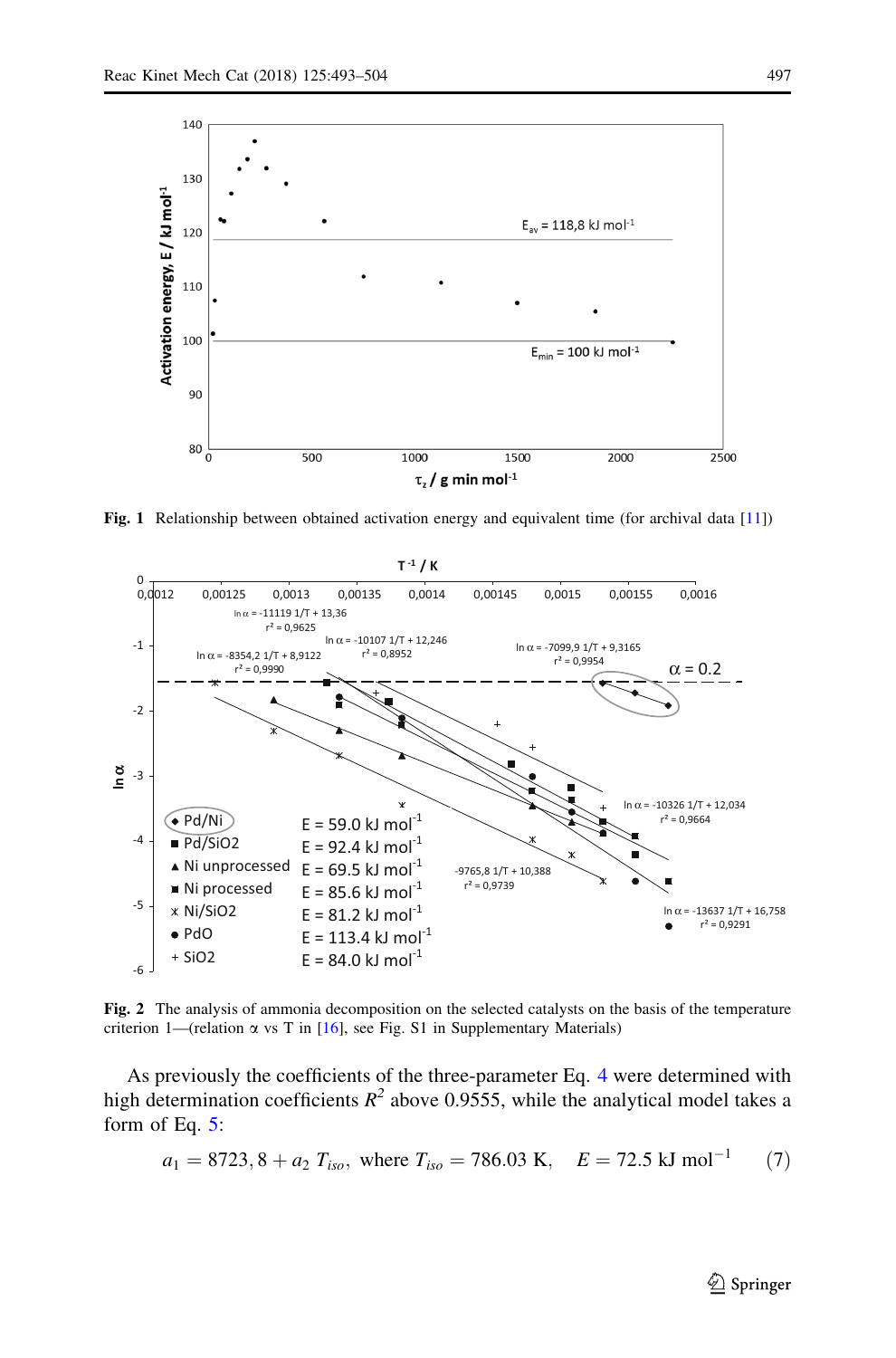<span id="page-6-0"></span>A comparison of these data clearly indicates a very beneficial effect of nanocatalysts, the average activation energy significantly approaching to the enthalpy of this reaction, which also means shortening the DFE.

Individual values are consistent assuming ammonia decomposition on the nickel and ruthenium catalysts for the mechanism consisting of four steps, wherein that for the reactions [2](#page-3-0) to [4](#page-3-0) according to  $[17]$ , the activation energies vary in the range  $E = 144 \rightarrow 109 \text{ kJ mol}^{-1}$  (Ni catalyst), and  $E = 105.8 \rightarrow 67.8 \text{ kJ mol}^{-1}$  (Ru catalyst). The results presented in work  $[16]$  $[16]$  are very interesting, but obviously there are other works, where valuable results had also been obtained [[18\]](#page-12-0).

The appropriate thermodynamic relationship for the equilibrium chemical constant were determined on the basis of Barin's tables [[19\]](#page-12-0):

$$
\ln K_1 = 13.122 - 5912.35/T, \quad 298.15 \text{ K} \le T \le 900 \text{ K}, \tag{8}
$$

 $\Delta_r H = 49.2$  kJ mol<sup>-1</sup>, acc. to [20-22]  $\Delta_r H = 46-49.2$  kJ mol<sup>-1</sup>.

The interpretation of Eq. [4](#page-3-0) in the form of Eq. [5](#page-4-0) complies with the general principle that  $E > \Delta_r H$ .

## Methanol decomposition  $CH_3OH^{(c,g)} \rightarrow 2H_2 + CO$

The results of studies of this reaction are presented in Ref. [\[11](#page-12-0)], mainly in two aspects:

- 1. for Zn/Cr catalyst where equivalent time  $\tau_z$  amounted to  $\tau_z = 9.74{\text -}156 \text{ g min/}$ mol, catalyst weight of 30 g and 5 mm grinding (I variant),
- 2. as in the first variant but for  $\tau_z = 26$  g min mol<sup>-1</sup> and variable catalyst grinding of 0.5–1 mm, 0.385–0.6 mm, 0.385–0.1 mm,  $< 0.1$  mm (II variant).

In all cases Eq. [3](#page-3-0) was found to be correct with the determination coefficients  $R^{2} = 0.9929 - 0.9991$  and a significance level of at least 0.0001.

A value of activation energies  $E_i$  were determined by applying Eq. [4](#page-3-0) in formula [5:](#page-4-0)

1. for the I variant:  $\tau_z = var$ , catalyst grinding = const:  $E_i = 18.7{\text -}28.3 \text{ kJ mol}^{-1}$ , and average activation energy  $E$  from analytical form:

$$
a_1 = 3216.86 + a_2T_{iso}
$$
, where  $T_{iso} = 587.43$  K,  $E = 26.7$  kJ mol<sup>-1</sup> (9)

2. for the II variant,  $\tau_z = const$ , catalyst grinding = var:  $E_i = 24.6{\text -}39.3$ kJ mol<sup>-1</sup>, and average activation energy E from analytical form:

$$
a_1 = 3687.18 + a_2T_{iso}
$$
 where  $T_{iso} = 610.82$  K,  $E = 30.7$  kJ mol<sup>-1</sup> (10)

After combining both groups of results in Eqs. 9 and 10 one can obtain: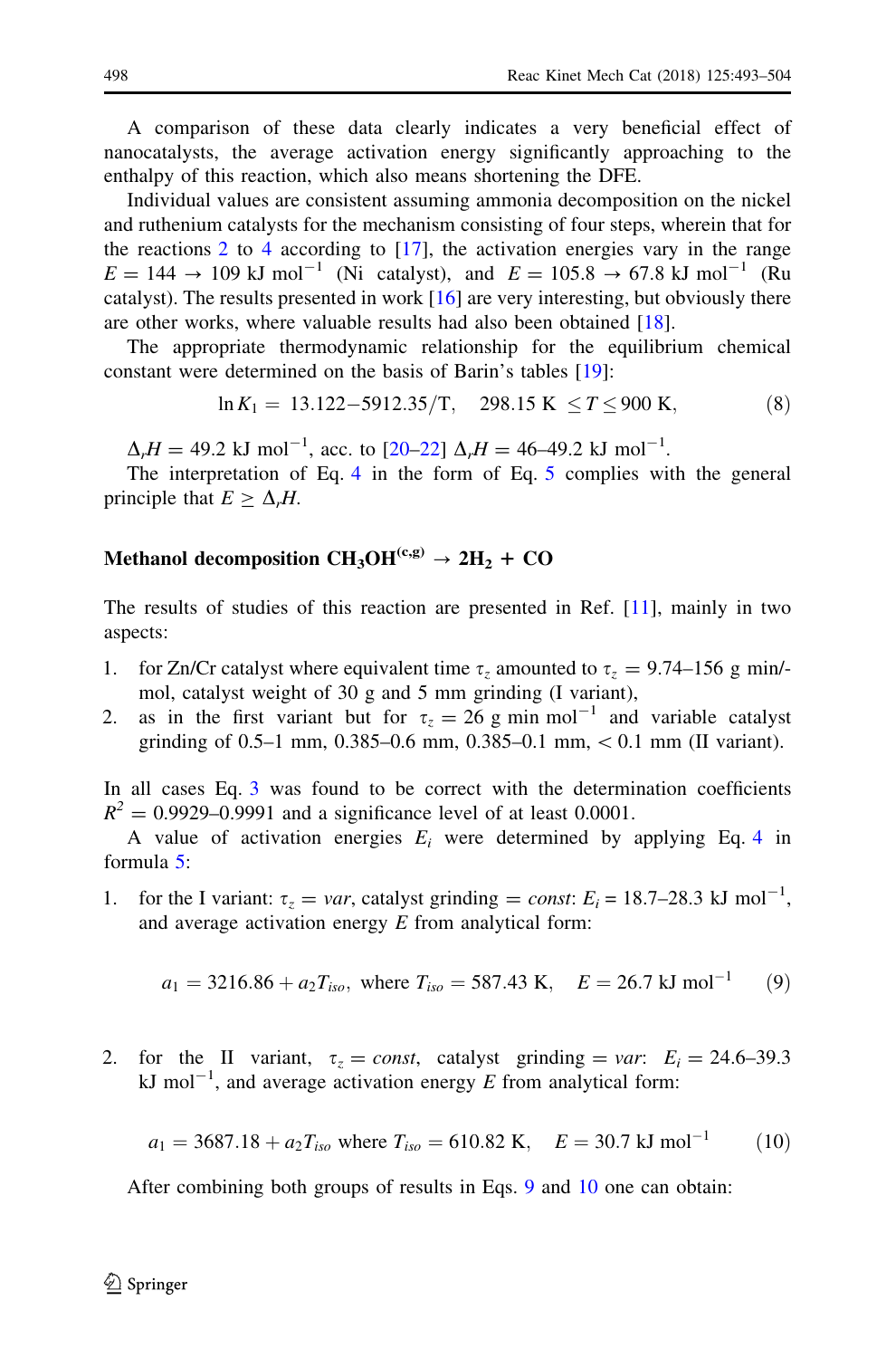<span id="page-7-0"></span>
$$
a_1 = 3234.94 + a_2 T_{iso}
$$
 where  $T_{iso} = 614.66$  K,  $E = 26.9$  kJ mol<sup>-1</sup> (11)

In the case of variant I (variable equivalent time), the  $a_2$  coefficient is small, taking a maximal value of  $a_2 = 16.5$ , while for variant II (variable catalyst grinding and fixed equivalent time) it reaches a maximum value of  $a_2 = 117$ . Fig. 3 illustrates a dependence of activation energy on the equivalent time for variant I.

At the same time, a reduction of three-parameter Eq. [3](#page-3-0) to the temperature criterion 1 for a low degree of methanol conversion,  $\alpha$  < 0.2 a high activation energy values are obtained  $E = 60-90$  kJ mol<sup>-1</sup> (the II variant).

The appropriate thermodynamic relations for chemical equilibrium constant were determined from the Barin's tables [[19\]](#page-12-0) to broaden the obtained results:

– methanol decomposition (to synthesis gas) in the gaseous form:

$$
\ln K_2 = 28.7024 - 11652.623/T, \text{ for } 298.15 \text{ K} \le T \le 1000 \text{ K}
$$
  
\n
$$
\Delta_r H = 96.9 \text{ kJ} \text{ mol}^{-1}.
$$
 (12)

methanol decomposition in the liquid form:

$$
\ln K_3 = 40.074 - 15431.710/T, \text{ for } 298.15 \text{ } K \le T \le 400 \text{ K}
$$
  
\n
$$
\Delta_r H = 128.9 \text{ kJ} \text{ mol}^{-1}.
$$
 (13)

The enthalpy difference given by the Eqs. 13 and 12 is the vaporization enthalpy of methanol in a temperature range 298.15–400 K:

 $\Delta_c H = 31.4 \text{ kJ mol}^{-1} (\Delta_c H = 35.3 \text{ kJ mol}^{-1}, \text{ when } T_b = 337.85 \text{ K}$  [[23\]](#page-12-0))



Fig. 3 Dependence of activation energy from the equivalent time for the I variant (triangles—from temperature criterion 1)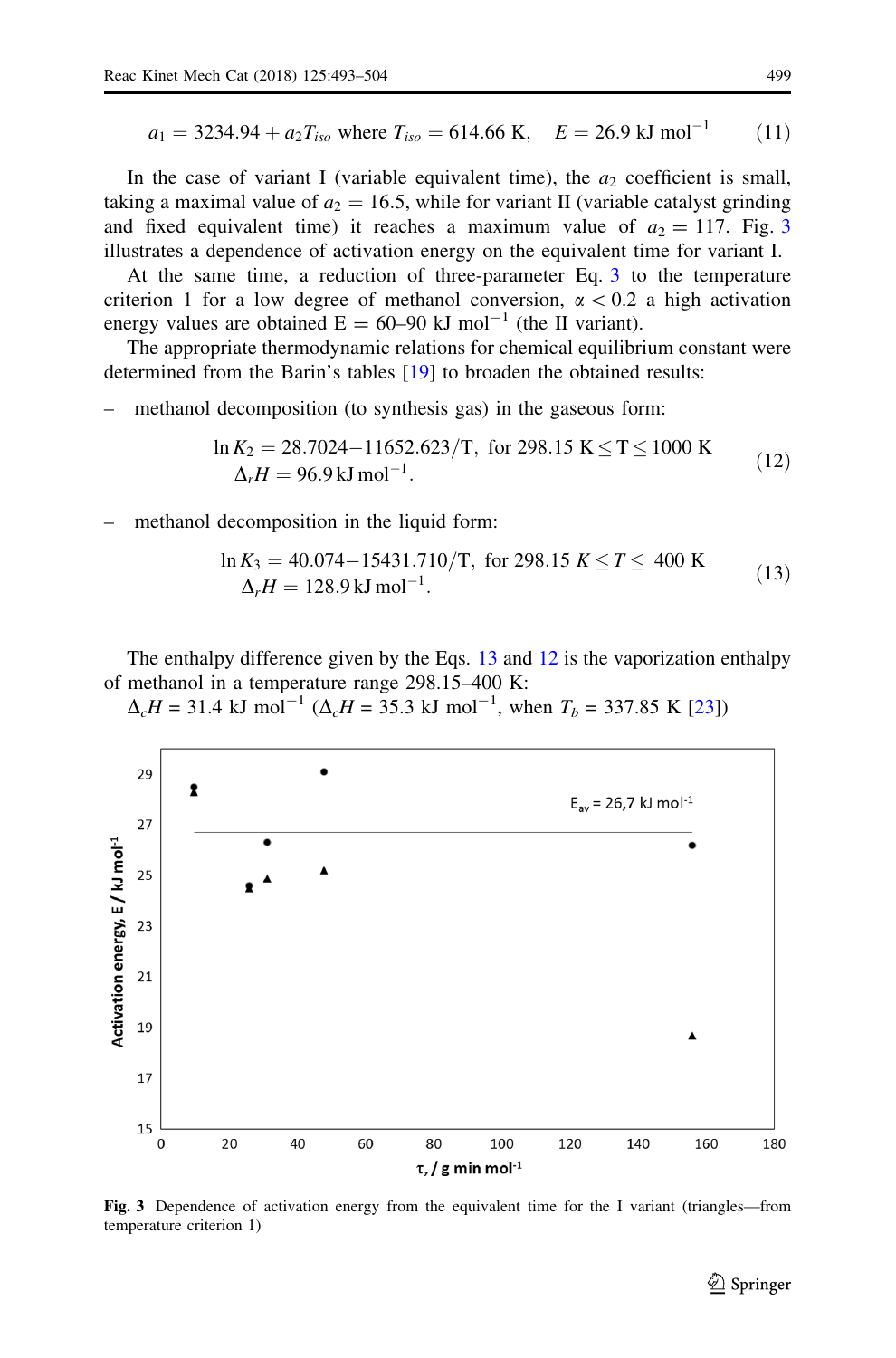The first observation which arises from the comparison of the activation energy and enthalpy of vaporization is that there are comparable values  $(E = \Delta<sub>c</sub>H)$ , while the additional cases of the high activation energy ( $E = 60{\text -}90 \text{ kJ mol}^{-1}$ ) are close in a value to the average enthalpy of the reaction ( $E \approx \Delta_c H$ ).

This observation will be explained in the next part of work.

## **Discussion**

#### Discussion on the results in the aspect of thermodynamic

The obtained results suggest another interpretation of Eq. [4](#page-3-0) which further gives the kinetic form (5). According to the works  $[15, 24]$  $[15, 24]$  $[15, 24]$  Eq. [4](#page-3-0) appears substantial for the dissociation of solid phase, particularly, in dynamic conditions, where it takes a form:

$$
a_1 - a_2 T_{iso} = \frac{\Delta_r H}{vR} \tag{14}
$$

Here the stoichiometric ratio  $v$  should be understood as total only for the gaseous products. Practically, in the decomposition of ammonia and methanol the substrates and products are gaseous, except where from ambient temperatures up to the boiling point the substrate (methanol) is in the liquid state.

#### Ammonia decomposition

Equilibrium constant for the ammonia decomposition can be expressed by the following equation:

$$
K_1 = c \frac{\alpha_{eq}^2}{1 - \alpha_{eq}^2} \tag{15}
$$

This can be reduced to the relation of equilibrium conversion degree of ammonia

$$
\alpha_{eq} = \sqrt{\frac{cK_1}{1 + cK_1}}\tag{16}
$$

Here  $c = \sqrt{16/27} = 0.7698$  $c = \sqrt{16/27} = 0.7698$  and  $K_1$  can be expressed by Eq. 8.

For a small conversion degree of decomposition  $(\alpha_{eq}<0.2)$  Eq. 15 approximately equals  $K_1 \approx c \alpha_{eq}^2$ , and from relation: ln  $\alpha_{eq}$  vs. 1/T (Fig. [4](#page-9-0)) there was determined  $\Delta_r H/v = 24.36 \text{ kJ mol}^{-1}$ , and  $\Delta_r H = 48.7 \text{ kJ mol}^{-1}$  ( $v = 2$ ), where the designated value is consistent with Eq. [8](#page-6-0).

#### Gaseous methanol decomposition

Equilibrium constant for the gaseous methanol decomposition can be expressed by the equation: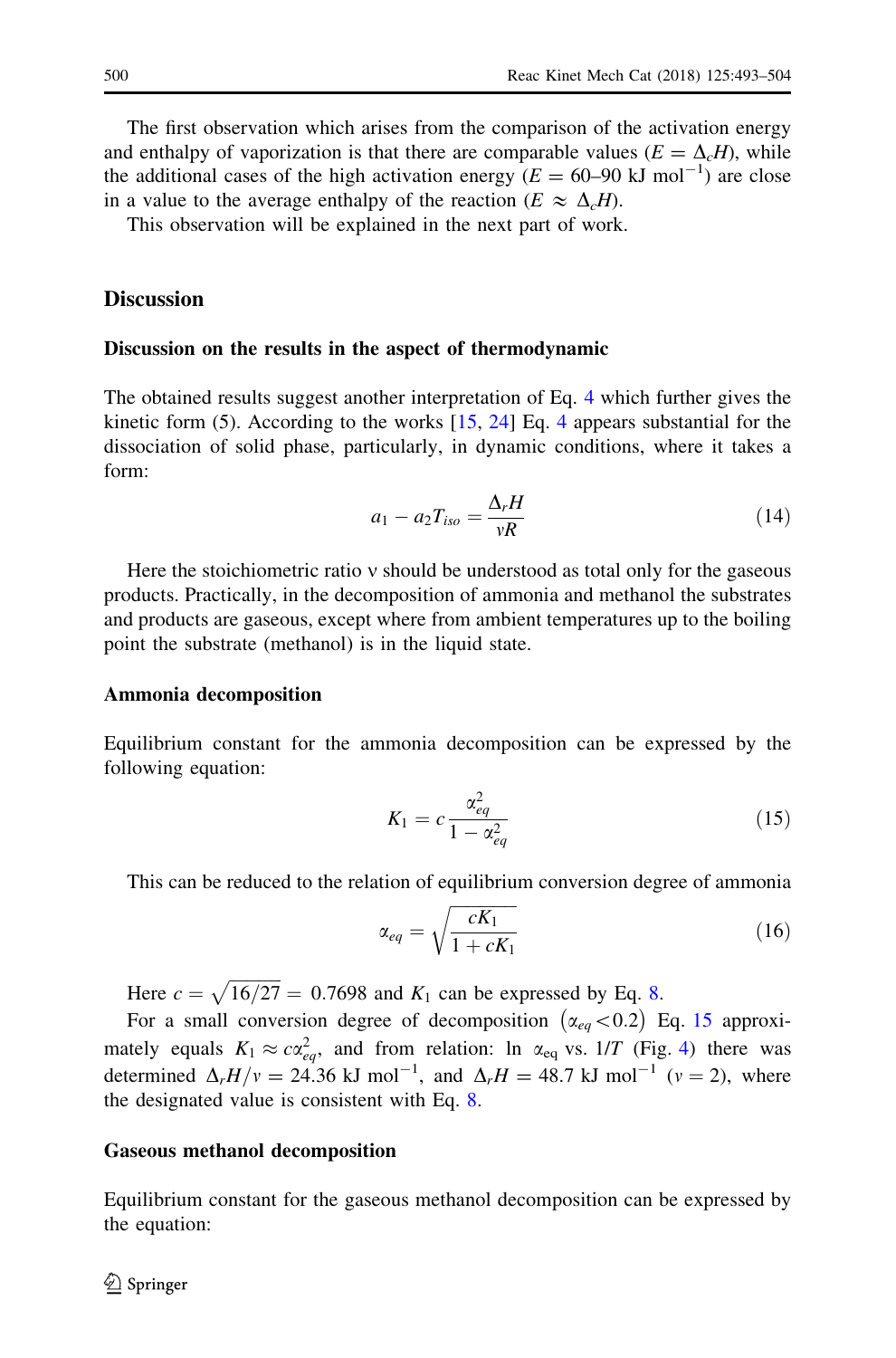<span id="page-9-0"></span>

Fig. 4 Relationship ln  $\alpha_{eq}$  versus 1/T for ammonia and methanol decomposition

$$
K_2 = \frac{4\alpha_{eq}^3}{\left(1 + 2\alpha_{eq}\right)^2 \left(1 - \alpha_{eq}\right)}\tag{17}
$$

This can be transformed by solving equation to dependence of equilibrium conversion degree:

$$
\alpha_{eq} = \frac{1}{2} \left( \frac{K_2}{1 + K_2} \right)^{\frac{1}{3}} \left[ \left( 1 + \frac{1}{\sqrt{1 + K_2}} \right)^{\frac{1}{3}} + \left( 1 - \frac{1}{\sqrt{1 + K_2}} \right)^{\frac{1}{3}} \right] \tag{18}
$$

Here  $K_2$  is expressed by Eq. [12.](#page-7-0)

For small conversion degree of decomposition ( $\alpha_{eq}$  < 0.2) relation 18 is regulated with regard to the equilibrium value  $K_2 \propto \alpha_{eq}^3$ , and from relation: ln  $\alpha_{eq}$  vs 1/T (Fig. 4) there was determined  $\Delta_r H/v = 34.19 \text{ kJ mol}^{-1}$ , and  $\Delta H = 102.6$  kJ mol<sup>-1</sup> ( $v = 3$ ) and the designated value is consistent with Eq. [12.](#page-7-0)

#### Liquid methanol decomposition

Although methanol under atmospheric pressure and at temperatures below  $T<sub>b</sub> = 337.85$  K [\[23](#page-12-0)] is in liquid form, the discussion can be carried out for two cases.

In a first, we assume the validity of Eq. 18 except that it contains a constant thermodynamic constant  $K_3$  expressed by Eq. [13:](#page-7-0)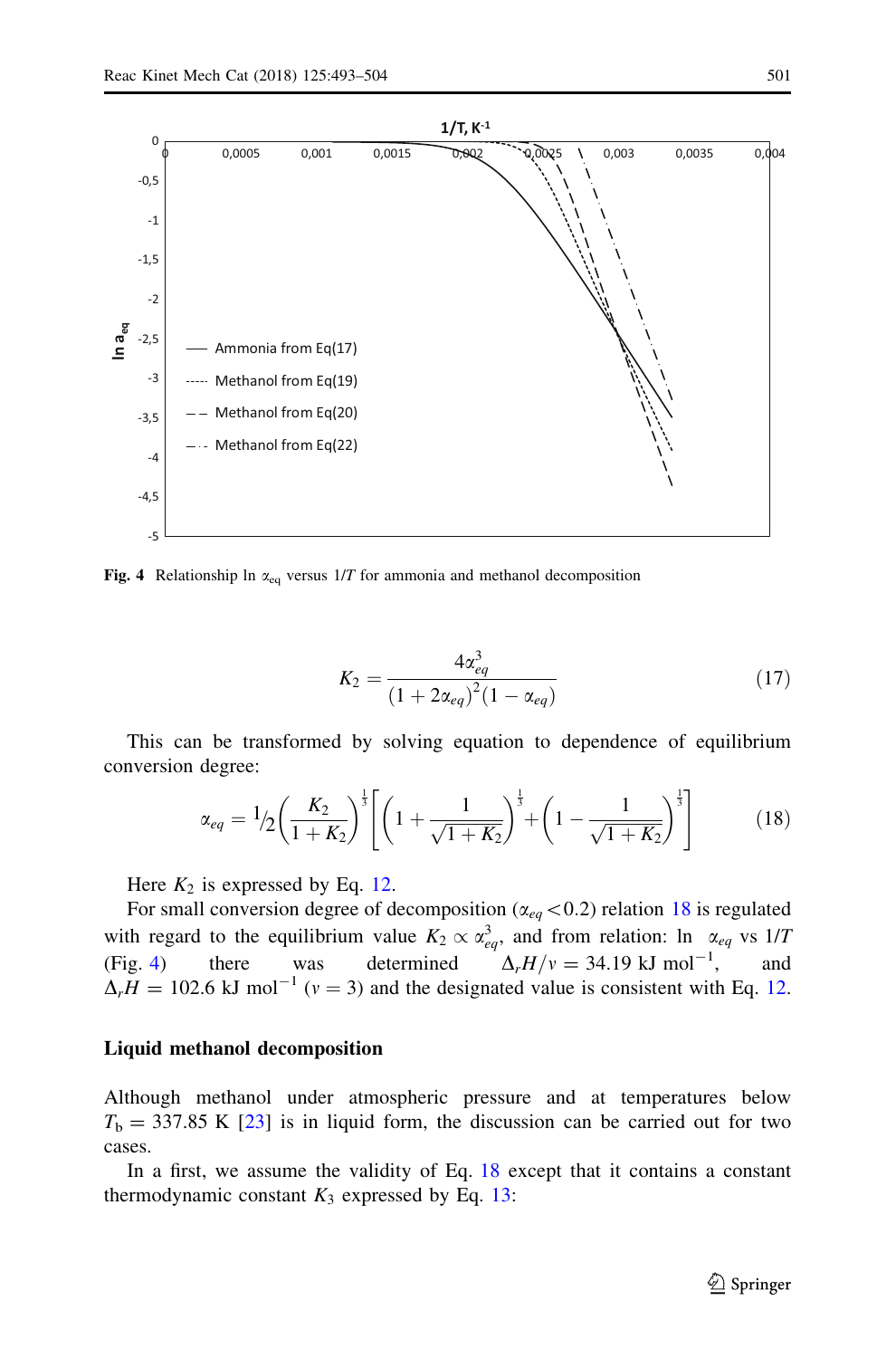<span id="page-10-0"></span>
$$
\alpha_{eq} = \frac{1}{2} \left( \frac{K_3}{1 + K_3} \right)^{\frac{1}{3}} \left[ \left( 1 + \frac{1}{\sqrt{1 + K_3}} \right)^{\frac{1}{3}} + \left( 1 - \frac{1}{\sqrt{1 + K_3}} \right)^{\frac{1}{3}} \right] \tag{19}
$$

Equation 19 assumes that despite the existence of the liquid phase, there are three gas components in its surrounding:  $CH<sub>3</sub>OH$ , CO i  $H<sub>2</sub>$ .

According to procedure describe above (Fig. [4](#page-9-0)) there was determined  $\Delta_r H/v = 44.89 \text{ kJ mol}^{-1}$ , and  $\Delta_r H = 134.7 \text{ kJ mol}^{-1}$  for the  $v = 3$ . This value is acceptable in comparison to the value specified in the supplement to Eq. [13.](#page-7-0)

For the second case of the low temperature decomposition of methanol in the liquid phase (298.15–400 K), a model described in work [[15\]](#page-12-0) was used, assuming that the chemical equilibrium constant refers only to gaseous products (CO and  $H_2$ ), and in this case  $v = 3$ :

Thus

$$
K_3 = \varphi \alpha_{eq}^{\nu} \quad \text{where} \quad \varphi = 0.1481, \quad \text{and } \nu = 3 \tag{20}
$$

Finally:

$$
\alpha_{eq} = 1,89(K_3)^{1/3} \tag{21}
$$

Here  $K_3$  expresses relation ([13\)](#page-7-0) in the range: 298.15 K  $\leq T \leq 337.85$  K.

In the same way (Fig. [4\)](#page-9-0)  $\Delta_r H/v = 42.77 \text{kJmol}^{-1}$ , and  $\Delta_r H = 128.3 \text{kJmol}^{-1}$  was calculated, and this value was in accordance with the supplement to the Eq. [13](#page-7-0).

The differences indicate the enthalpy of evaporation enthalpy in the range of:  $\Delta_c H = 25.7$ –32.1 kJ mol<sup>-1</sup> (in the previous case  $\Delta_c H = 31.4$  kJ mol<sup>-1</sup>).

In relation to the received values of activation energy, it can be assumed that in the catalytic process activation energy is minimal and similar to evaporation enthalpy  $E = \Delta_c H$  and these values are approx. 30 kJ mol<sup>-1</sup>.

The higher activation energies, approaching the average enthalpy of reaction  $E = 60-90$  kJ mol<sup>-1</sup> are the result of two effects:

- (a) according to the authors  $[10]$  $[10]$ , this is a typical KCE,
- (b) according to these considerations, poorly prepared catalyst with low activity is expressed in increased activation energy, at the level of enthalpy of decomposition, according to a relation for the endothermic processes  $E \rightarrow \Delta_r H$ .

It should be appreciated that thermodynamic considerations provided here relate to decomposition of methanol to synthesis gas, and in this regard there are many other possibilities, such as dehydration (DME), dehydrogenation or formation of esters of formic acid etc. [\[25\]](#page-12-0).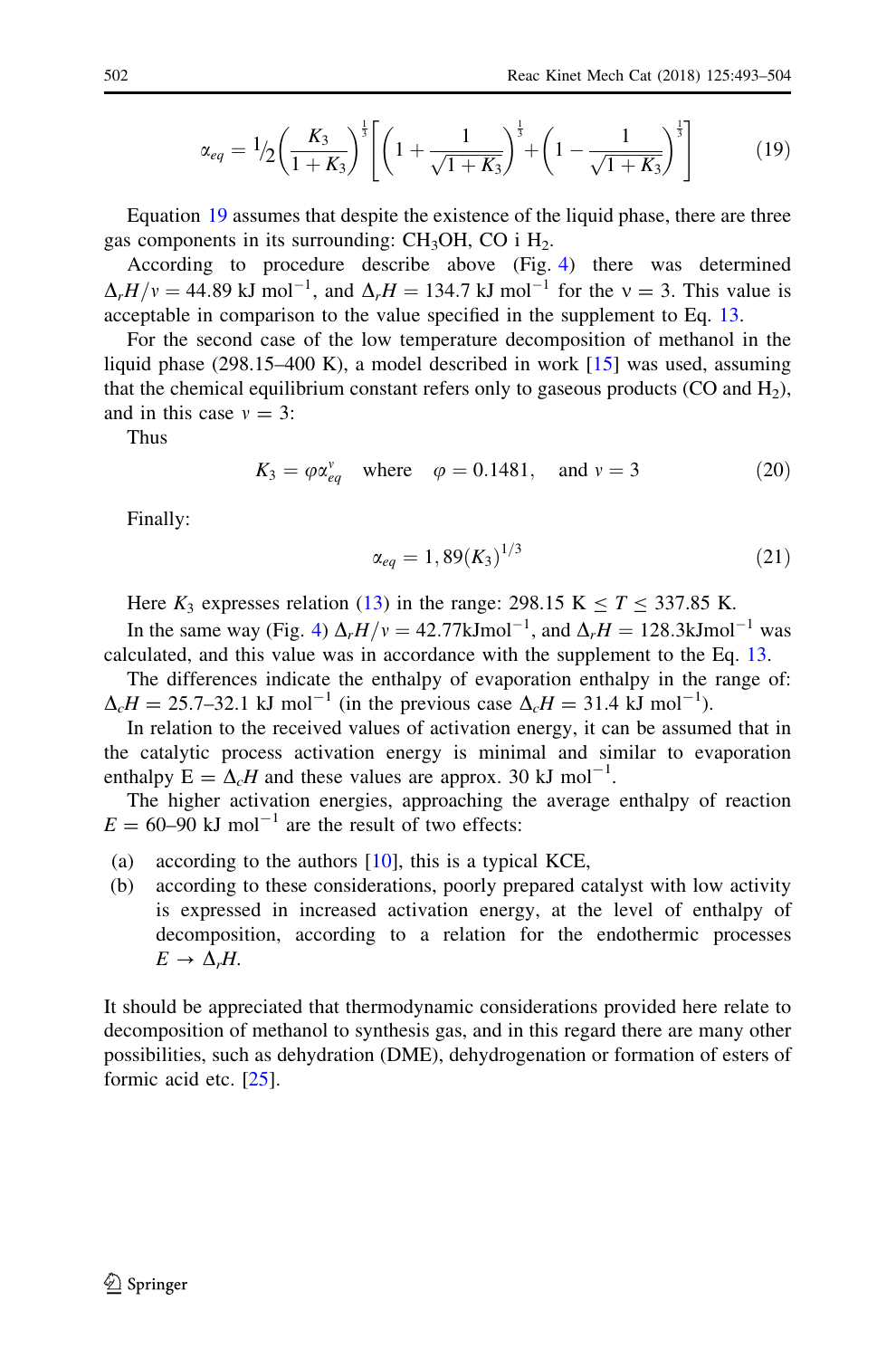## <span id="page-11-0"></span>Conclusion

- 1. For the experimental data of decomposition type reactions under isothermal conditions three-parameter Eq. [3](#page-3-0) can make wider the understanding of Szarawara–Kozik's temperature criterion 1. We proposed here other interpretation of the coefficients in Eq. [3](#page-3-0) for these conditions, by determining the activation energy.
- 2. Criteria used for the obtained results of catalytic decomposition of ammonia indicate a considerable more efficient activity of nanocatalysts [\[16](#page-12-0)] in relation to the earlier studies [[11\]](#page-12-0) and the DFE. The numerical scale DFE can be determined by the average values:  $\Delta_r H = 49.2 \text{ kJ mol}^{-1}$ , activation energy for data from [[11\]](#page-12-0)  $E = 118.8 \text{ kJ mol}^{-1}$  and on nanocatalysts [[16](#page-12-0)]  $E = 72.5$  kJ mol<sup>-1</sup>.
- 3. In the case of methanol decomposition averaged activation energy is at the level of evaporation enthalpy of methanol  $E = \Delta_c H$ , and these values are approx. 30 kJ mol<sup> $-1$ </sup>. It is interesting that reaction enthalpy was determined by two routes of thermodynamic analysis and they differing by evaporation enthalpy of methanol, ie.  $\Delta_r H = 96.9 \text{ kJ mol}^{-1}$  for the gaseous substrates and  $\Delta_r$ .  $H = 128.3$  kJ mol<sup>-1</sup> for the liquid methanol. This result was confirmed by the simplification introduced by adapting thermodynamic equations in a similar manner to the temperature criterion inserting the equilibrium conversion degree, instead of experimental conversion degree even for  $\alpha_{eq} < 0.2$ .

Acknowledgements We would like to thank prof. J. Szarawara for many years of cooperation and inspiration

Open Access This article is distributed under the terms of the Creative Commons Attribution 4.0 International License ([http://creativecommons.org/licenses/by/4.0/\)](http://creativecommons.org/licenses/by/4.0/), which permits unrestricted use, distribution, and reproduction in any medium, provided you give appropriate credit to the original author(s) and the source, provide a link to the Creative Commons license, and indicate if changes were made.

## References

- 1. Brown ME, Maciejewski M, Vyazovkin S, Nomen R, Sempere J, Burnham A, Opfermann J, Strey R, Anderson HL, Kemmler A, Keuleers R, Janssens J, Desseyn HO, Li C-R, Tang TB, Roduit B, Malek J, Mitsuhashi T (2000) Computational aspects of kinetic analysis: part A: the ICTAC kinetics projectdata, methods and results. Thermochim Acta 355:125–143
- 2. Maciejewski M (2000) Computational aspects of kinetic analysis: Part B. The decomposition kinetics of calcium carbonate revisited, ore some tips on survival in the kinetic minefield. Thermochim Acta 355:145–154
- 3. Vyazovkin S (2000) Computational aspects of kinetic analysis: Part C. The light at the end of the tunnel. Thermochim Acta 355:155–163
- 4. Burnham AK (2000) Computational aspects of kinetic analysis: Part D. The ICTAC kinetics project—multi-thermal-history model-fitting methods and their relation to isoconversional methods. Thermochim Acta 355:165–170